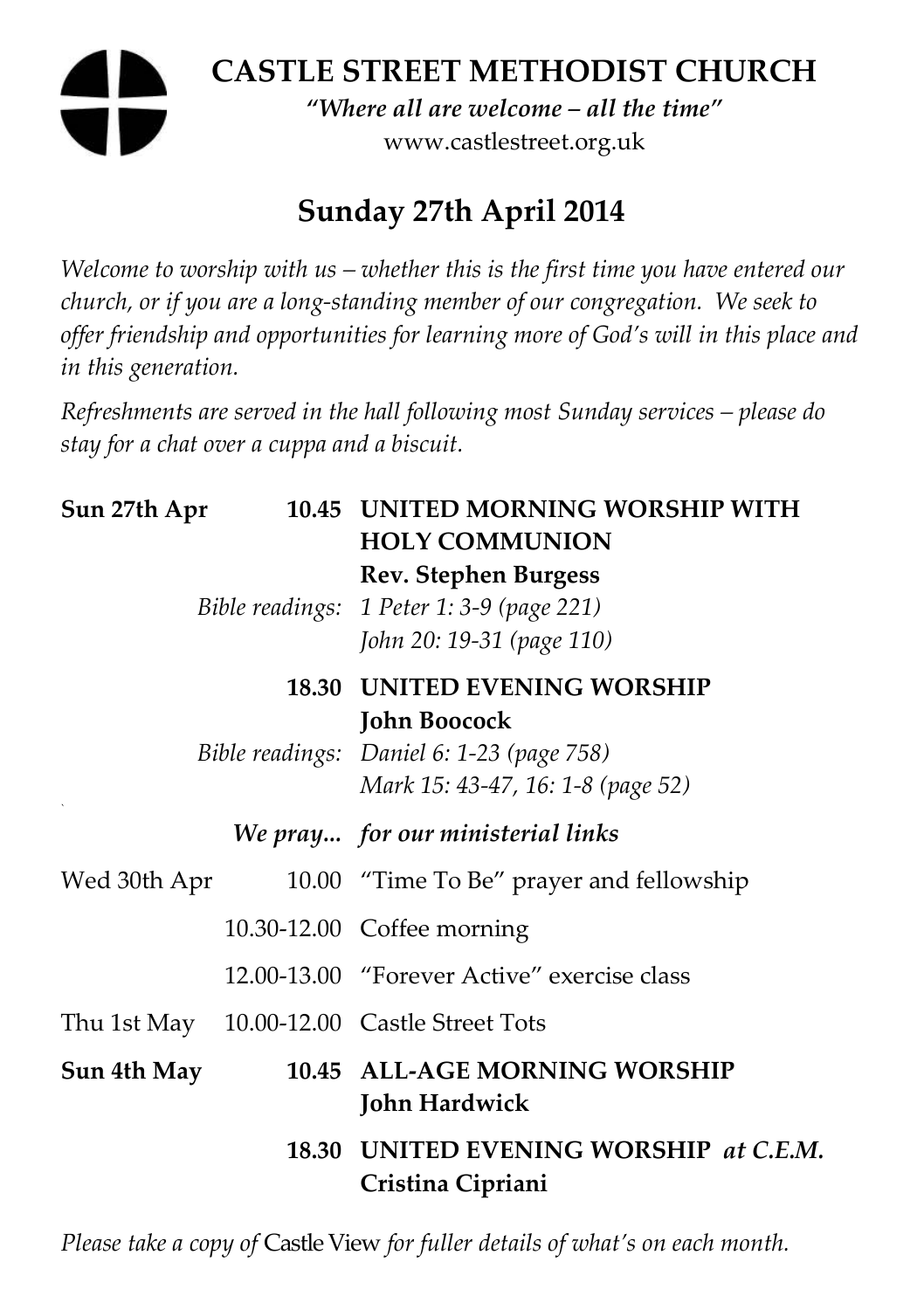## **"A Faith to Live By" – Haslingfield**

The next in this series at Haslingfield Methodist Church takes place this evening (Sunday 27th April) at 6.30pm. Dan Woodhouse – Castle Street's student on attachment from Wesley House – will talk on the subject "Let justice roll on like a river: non-violent direct action". As usual, the evening will include a short time of worship and the presentation, followed by refreshments and discussion.

Before answering a call to the presbyteral Ministry, Dan was the lay Methodist Chaplain at the University of Nottingham as well as a student worker in the university's local Trent Valley Circuit. It was during this time that he became a part of SPEAK, a prayer and campaigns network, on the back of a passion for justice.

Dan will talk about his experience of activism – from writing letters, to his recent arrest for blockading DSEi, the world's largest arms fair held in London's ExCel Centre every two years. He will also reflect on some of the theological and practical implications of such activities.

+\*\*\*\*\*\*\*

#### **"Fight like a girl": Women's Day at Wesley, Saturday 3rd May**

Some details of this event have already been publicised, and more can be found on posters. It runs from 9am until 4pm next Saturday, and the cost of £15 (£10 concessions) includes breakfast, lunch and refreshments. The guest speaker is international Christian speaker and writer Fiona Castle OBE. She is also President of Activateyourlife.org.uk, a network of "girls getting out there" sharing God's love in natural, meaningful ways.

After lunch there will be four workshops looking at the lives of women in the Bible, their attributes, and how these relate to the lives of modern women; these workshops will be led by Fiona Castle herself, Julia Chamberlain (Ely Diocese Officer), Angela Chipper (from the High Street Church in Isleham), and Elle De Vaux (a local teacher).

Tickets can be obtained from the Wesley office (tel: (01223) 352 115), and more information from Jason DeVaux (e-mail: johneleven43@yahoo.com).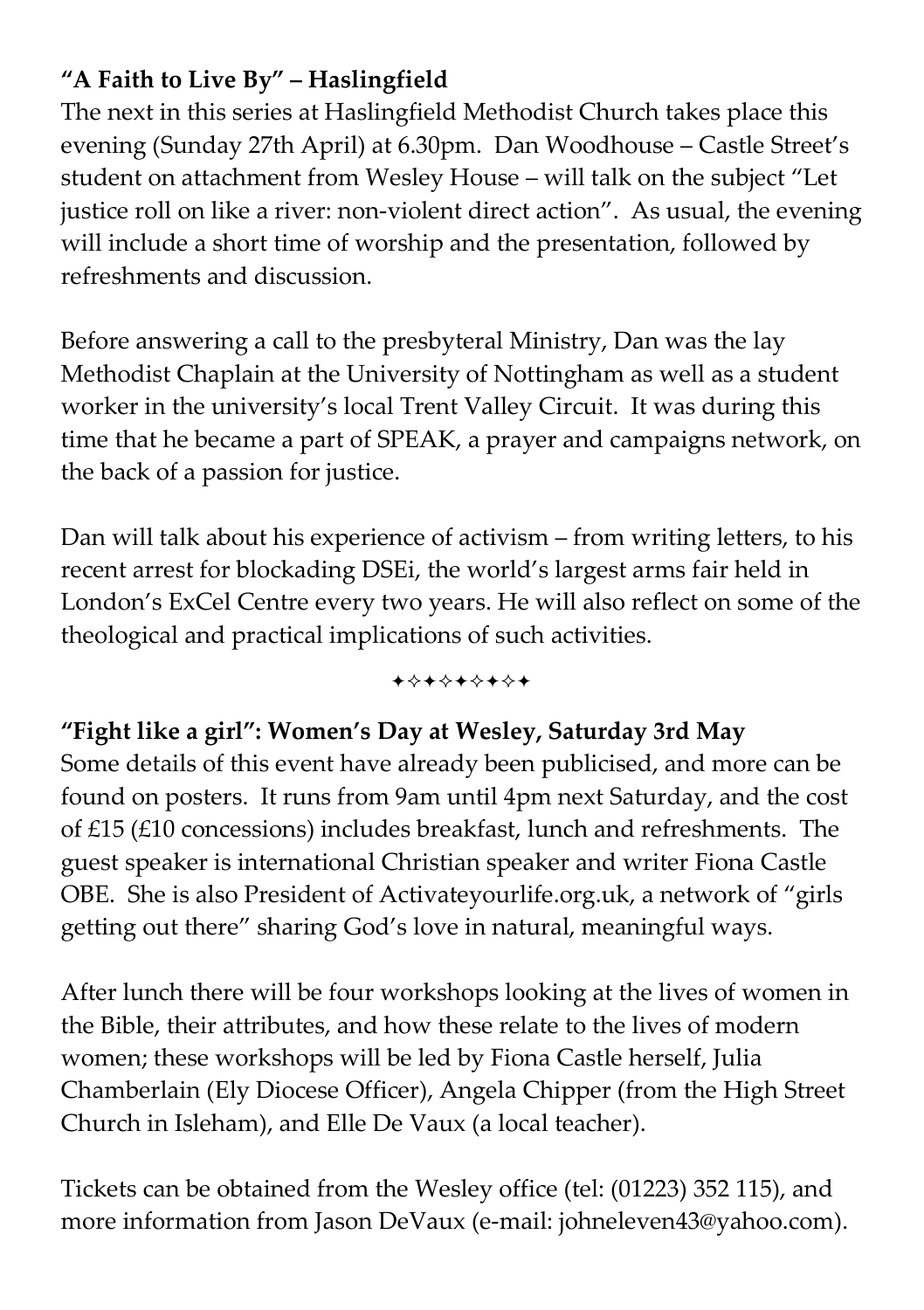## *Wildfire* **rehearsals**

After a short break, rehearsals for the postponed production of the Roger Jones musical *Wildfire* have now recommenced on alternate Wednesday evenings, usually starting at 7.30pm and finishing at around 9pm. The next will be on 7th May (starting at 8pm due to the Church Council meeting that evening) and 21st May, and the fortnightly cycle will continue through June before taking a break for the summer. The dates for the performances have yet to be confirmed, but Saturday 15th and Sunday 16th November have been suggested as strong possibilities (with 22nd and 23rd November as alternatives). After the summer break, rehearsals will restart at the start of September, and take place weekly.

If you'd like to be involved, please come along, or have a word with Brian Carter if you'd like to know more – all who enjoy singing will be very welcome.

+\*+\*\*\*\*+

#### **Pastoral Lodgings**

Pastoral Lodgings is a new proposal to help prevent homelessness in Cambridge. Do you have a spare room in your home? Could you take in a homeless person and help rebuild a broken life? This may seem daunting, but help is at hand and the need is great and it is growing, especially among young adults.

Come and hear more about a new scheme to link homeless people with families that have a spare bedroom and the time and the willingness to provide pastoral care with the support of their local church. There will be an open meeting at 7.30pm on Tuesday 6th May at St. Luke's Church, Victoria Road, at which representatives from Hope Cambridge will present the project in more detail, answer any questions and seek expressions of interest in supporting the project. Hope Cambridge is very grateful to Henry Brown, CEO of Jimmy's, and Andy King, Homelessness Service Co-ordinator at Cambridge City Council, who are keen to express the support of both Jimmy's and the Council to this project and will be present. If you have any further questions about the scheme, please e-mail lodgings@hopecambridge.com.